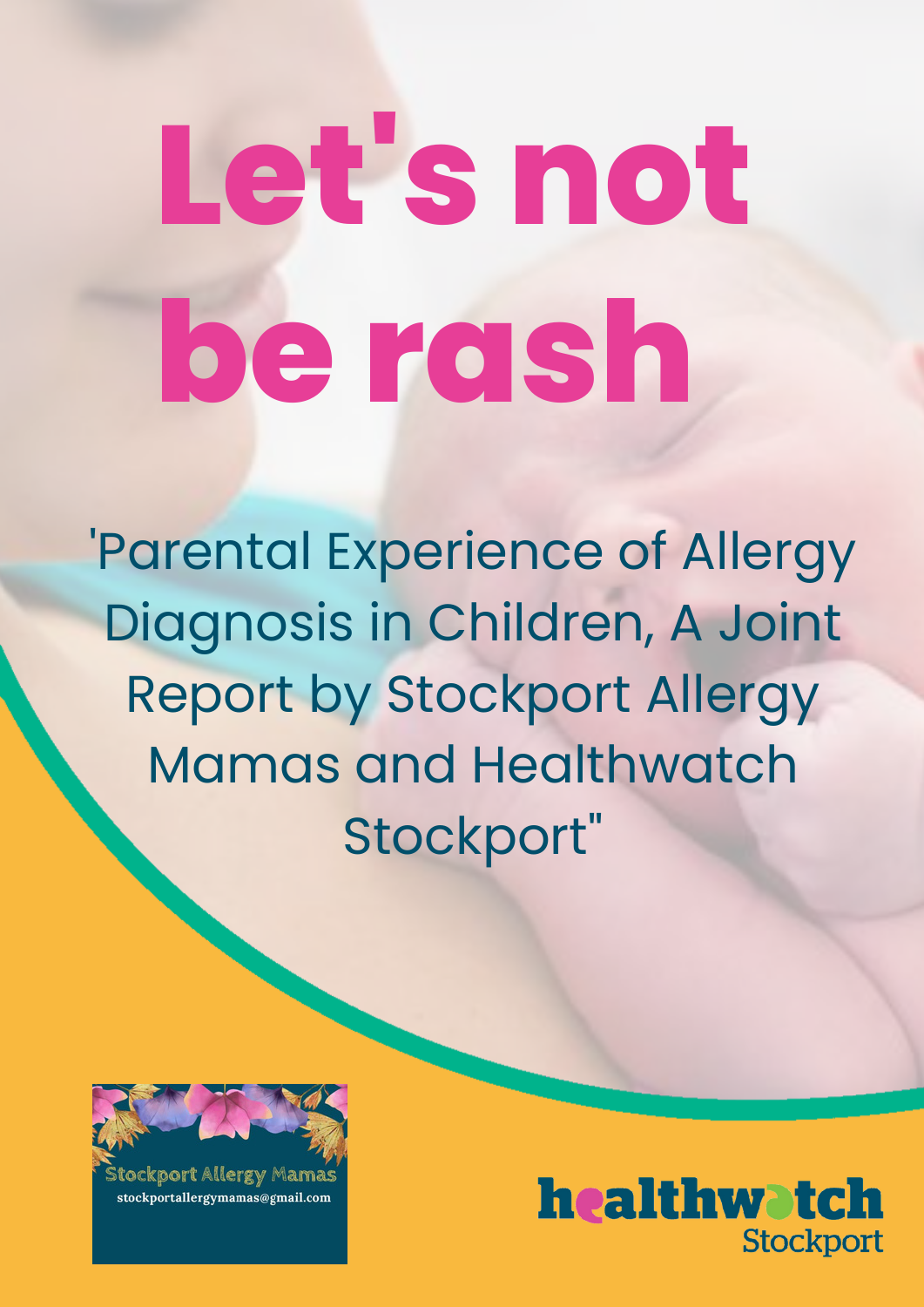



## **Contents**

| 1.           | <b>Executive Summary</b> | Page 3  |
|--------------|--------------------------|---------|
| 2.           | <b>Introduction</b>      | Page 5  |
| 3.           | <b>Background</b>        | Page 7  |
| 4.           | <b>Method</b>            | Page 9  |
| 5.           | <b>Key Findings</b>      | Page 10 |
| 6.           | <b>Case Study</b>        | Page 12 |
| $\mathbf{7}$ | <b>Conclusion</b>        | Page 14 |
| 8.           | <b>Recommendations</b>   | Page 15 |
| 9.           | <b>Next Steps</b>        | Page 16 |
| 10.          | <b>Dissemination</b>     | Page 17 |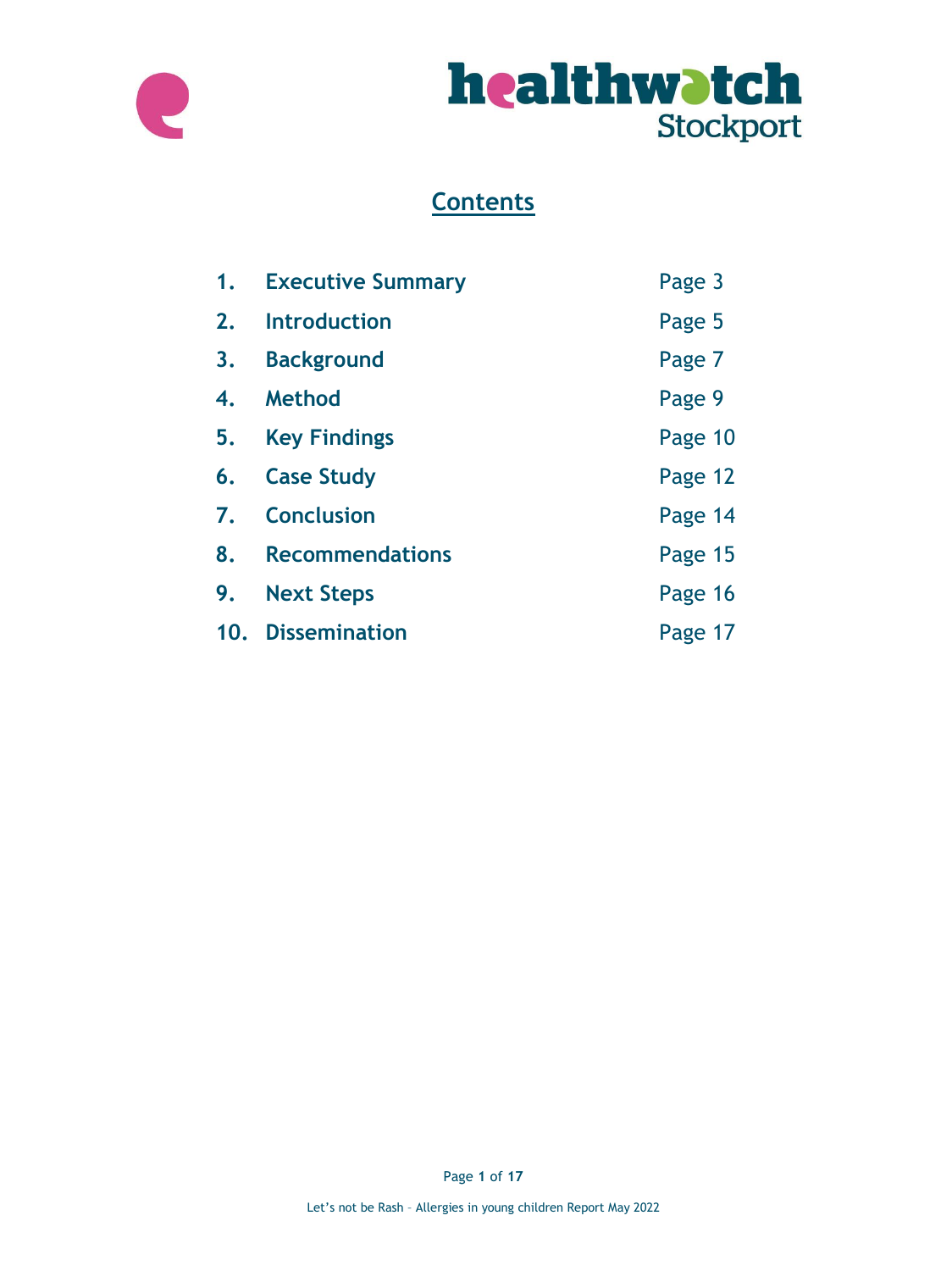

#### 1. Executive Summary

What do we think when we talk about allergies? We mostly get asked if we are allergic to anything when we go to the doctors or when we receive vaccines or medical interventions. We might quote the case of a child at school who has a nut allergy and so nut based products were banned.

I suspect that when we talk about food allergies, unless you or a close family member or friend has one, it is difficult to quantify what impact it can have on you and your family's life.

When Stockport Allergy Mamas came to Healthwatch Stockport and told us about the work they were doing, a whole big conversation ensued about allergies. Most notably one of our own members of staff was saddened to hear that support for families does not seem to have improved over the last 20 years, as she went through similar experiences with her daughter [now in her 20's] to those of families today with children who have an allergy.

Although Stockport Allergy Mamas carried out the work around gathering the views before approaching Healthwatch Stockport to support presenting it to commissioners it really has been a joint effort to amplify the voices of people who may otherwise be ignored or not taken seriously.

The UK experiences some of the highest prevalence rates of allergies in the world and prescribed treatments for allergy care accounts for around 10% of a GP's prescribing budget [equating to around £900 million per year]. Food allergies could affect up 23,500 children in Stockport alone. This is staggering and prevalence has been increasing three-fold over the last 20-30 years, for those with severe reactions, hospital admissions have also risen in this time.

Yet, from listening to the experiences of families with children who have allergies, they feel unsupported and let down by services. They talk about being treated as neurotic and experience health professionals making assumptions about them as parents.

They spoke about their difficulties in accessing specialist help and delays in referrals as well as referrals not being completed.

More worryingly, 12 of the 17 participants who took part in this small study had been diagnosed formally with depression. All quoting the process of finding out more about their children's allergies and seeking support had impacted their mental health.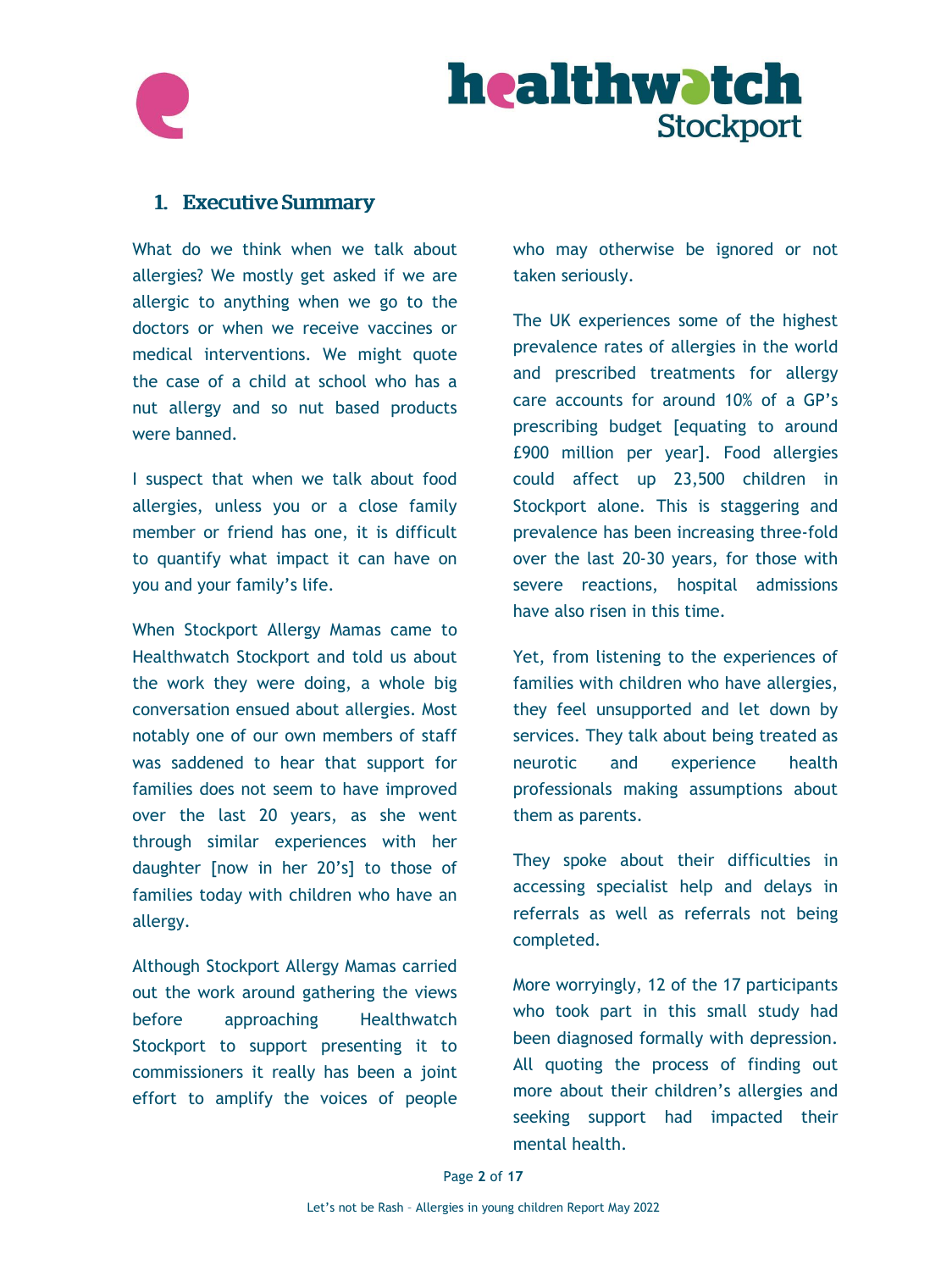

We hope that by raising awareness of the experiences of these families, we can work with health services to improve support, referral processes and the empathy shown to families at a time when they need it most.

Jade Mitchell Stockport Allergy Mamas

Maria Kildunne Chief Officer Healthwatch **Stockport**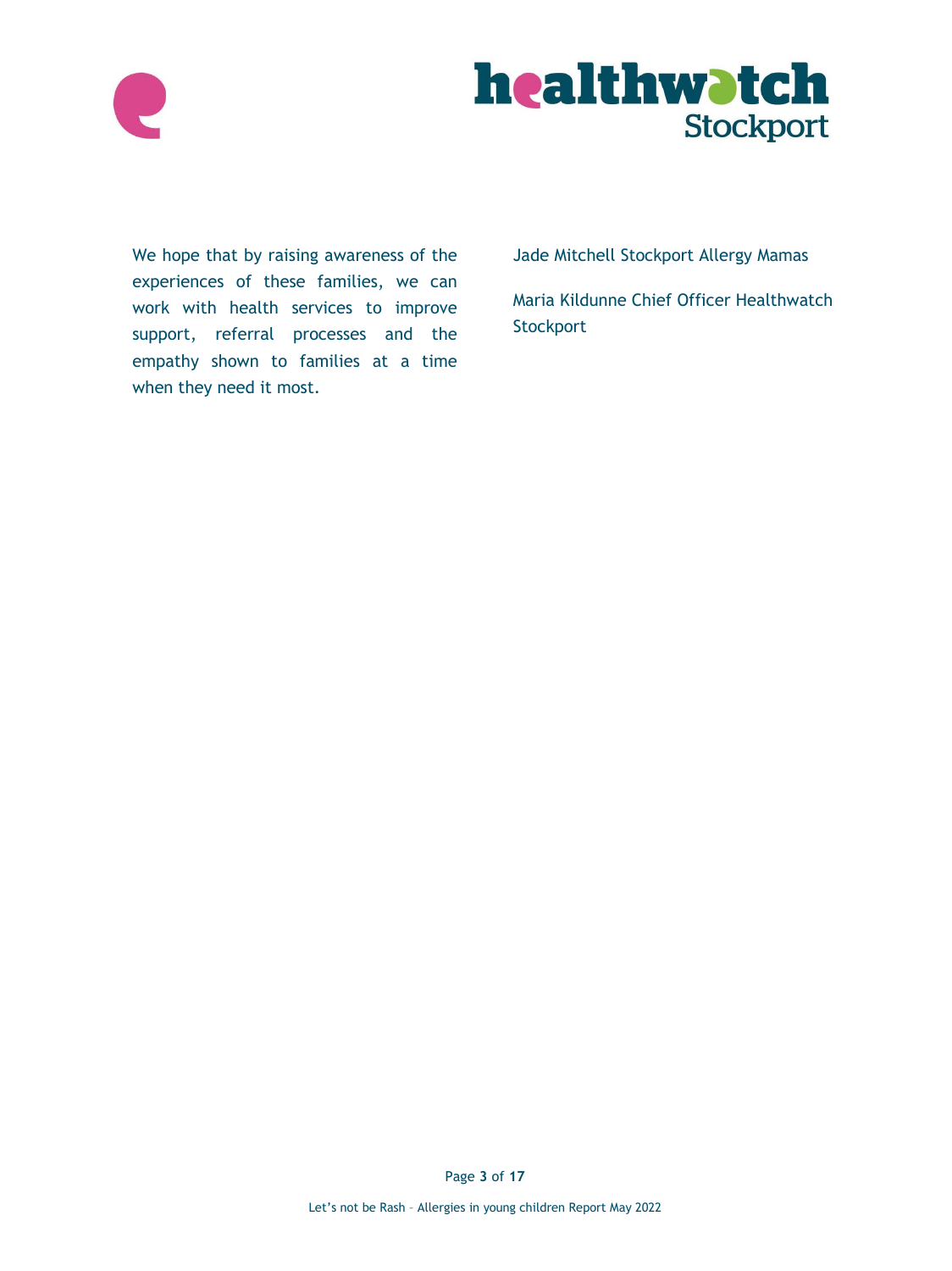

#### 2. Introduction

The Stockport Allergy Mamas group was set up by two local mums who found support in each other when struggling to navigate the world of having a child with allergies. They found there was no other specific support for parents of children with allergies in Stockport.

One of the main aims of the Stockport Allergy Mamas group is to ensure that all those parents who suspect their child has allergies or are displaying symptoms of allergies are given the same advice and resources by health professionals.

Whilst the group focuses upon mums, they do recognise that their child's condition impacts the whole family and, in the future, hope to set up a group for dad's. Due to the current Covid-19 pandemic, the supported offered by Stockport Mama's is currently via WhatsApp and Zoom, however in the coming months it is hoped this will move to face to face meetings.

#### **Reasons for the Study**

Members of the group started to notice patterns in the discussions happening within the group. The mums discussed the huge impact the journey to diagnosis was having on their maternal mental health and general wellbeing. These discussions also highlighted that GP's seemed to treat patients differently.

Group members wanted to see if any patterns could be identified in the approach GPs took and the affect this had on the mental wellbeing of the mum.

Based on these discussions the Stockport Allergy Mamas, they decided to produce and conduct a survey amongst its members, to explore the experiences of mums within their group.

The Group decided they wanted to work with Healthwatch Stockport to help them highlight the challenges faced by them to primary care commissioners and providers.

The Stockport Allergy Mamas group hopes that the findings provided from these experiences will:

Be used by Healthwatch Stockport to:

• Feedback to primary care and other health care professionals to help ensure parents are not dismissed as 'first time parents' or that babies are suffering with 'colic'.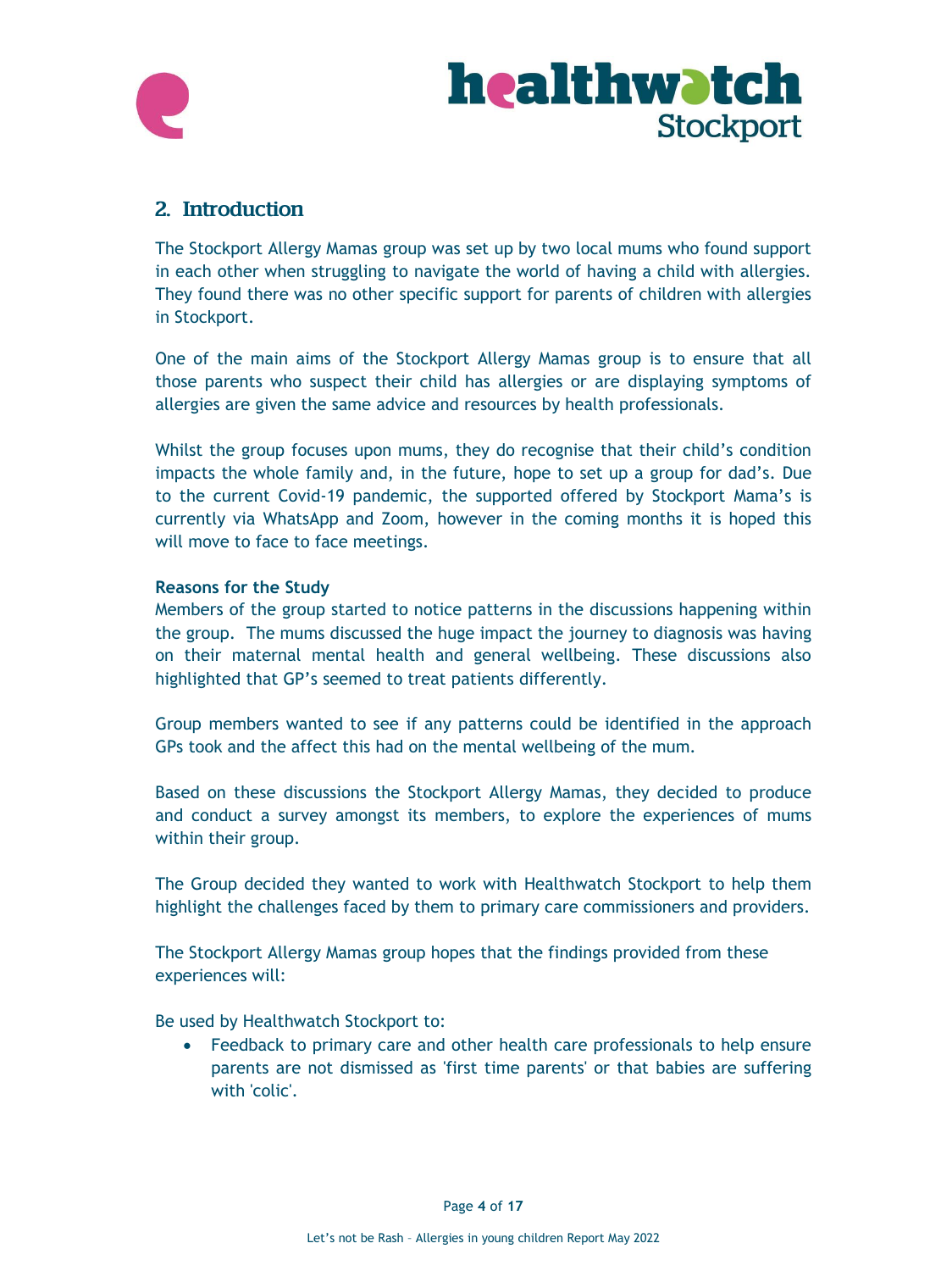

- Help GPs and other health care professionals to understand that not having an empathetic approach can heavily impact maternal mental health and obviously the impact on the child when parents are dismissed.
- Help GPs/primary care professionals to identify symptoms of allergies much faster in children.
- Ensure parents will be given consistent, high quality advice and resources, to assist them until their child's diagnosis.
- Help develop a more efficient diagnosis pathway for any parents who suspect their child may have an allergy.

#### **Healthwatch Stockport**

Healthwatch Stockport is an independent health and social champion created to gather and represent the views of the public. We have three broad areas of work:

**Inform.** We provide information about health and social care support and services that works for you, helping you stay well. Our Information & Signposting service runs 5 days a week and we take enquires about health and social care related services and help to signpost people in the right direction – we can refer people who want to make a complaint about NHS Services to our partners – Stockport Advocacy who can support anyone throughout the process.

**Involve.** We gather your views and ensure you are listened to about what works well and what could be improved. We identify trends and themes and we use it as evidence to support our influence. Healthwatch Stockport is a member led organisation, we encourage as many people as possible to sign up as Healthwatch members so that everyone has the chance to be involved in our work.

**Influence.** Working with those that run services to ensure i**mprovements are made because of what you said**. We use feedback to work with commissioners to make services work for you.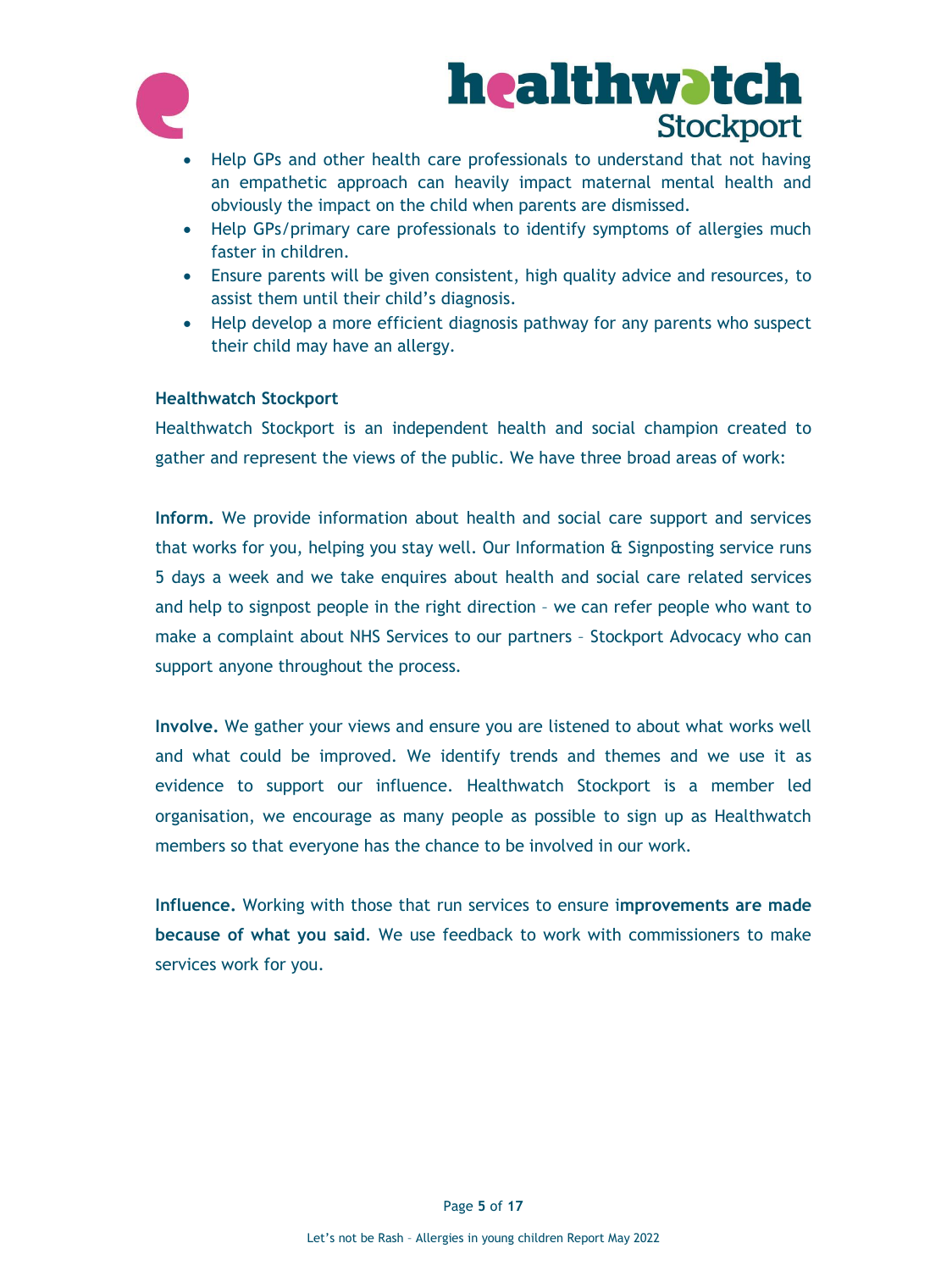



#### 3. Background

#### **NICE Guidance**

In February 2011 the National Institute for Health and Care Excellence (NICE) produced guidelines entitled '[Food allergy in children and young people](https://www.nice.org.uk/guidance/cg116/evidence/full-guideline-136470061) - Diagnosis [and assessment of food allergy in children and young people in](https://www.nice.org.uk/guidance/cg116/evidence/full-guideline-136470061) primary care and [community settings](https://www.nice.org.uk/guidance/cg116/evidence/full-guideline-136470061)' these set out recommendations on how to consider the possibility of food allergy in children and young people, the diagnosis pathway and how to provide information and support to the child or young person and their parent or carer. The guidelines also include information around referral to secondary or specialist care

NICE [National Institute for Health and Care Excellence] - NICE's role is to improve outcomes for people using the NHS and other public health and social care services. They do this by: Producing evidence-based guidance and advice for health, public health and social care practitioners

#### **British Journal General Practitioners (BJGP)**

The paragraphs below were taken from an article that appeared in the BJGP in 2016:

Inconsistencies in the management of food allergy prompted the commissioning of projects such as the National Institute for Health and Care Excellence (NICE) clinical guideline on the diagnosis and assessment of food allergy in the community<sup>[1](https://www.ncbi.nlm.nih.gov/pmc/articles/PMC4979917/#b1)</sup> and in 2014 the NICE Clinical Knowledge Summary looking specifically at the management of milk allergy.<sup>[3](https://www.ncbi.nlm.nih.gov/pmc/articles/PMC4979917/#b3)</sup>

It has been shown that GPs' knowledge of these guidelines is poor. Inconsistencies remain in the management of milk allergy, with a particularly lengthy time period and multiple consultations before diagnosis[.](https://www.ncbi.nlm.nih.gov/pmc/articles/PMC4979917/#b4)<sup>4</sup>

[Allergy](https://www.allergyuk.org/information-and-advice/conditions-and-symptoms/42-childhood-food-allergy) UK is a national charity that provides information about food allergy and spotting symptoms in children, they also provide free Factsheets to help guide parents around weaning and immunisations and a food diary template.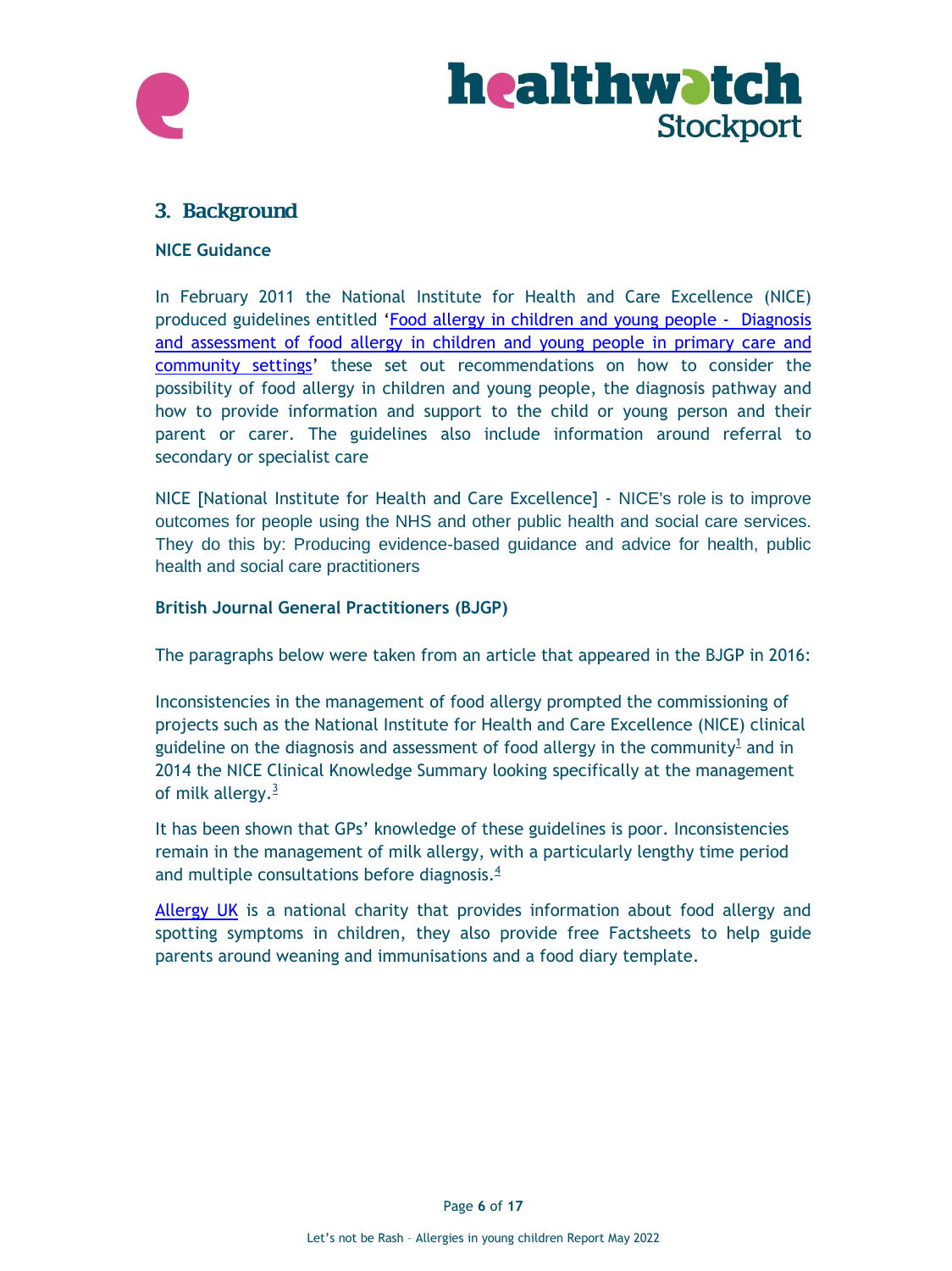



Allergy UK have published the facts below on prevalence of food allergy in the UK:

- The UK has some of the highest prevalence rates of allergic conditions in the world, with over 20% of the population affected by one or more allergic disorder. (M. L. Levy, 2004)
- A staggering 44% of British adults now suffer from at least one allergy and the number of sufferers is on the rise, growing by around 2 million between 2008 and 2009 alone. Almost half (48%) of sufferers have more than one allergy – that is around 10 million people (Foods Matter, 2010)
- The least likely to suffer from allergies are pensioners with a 30% allergy rate among this group whereas women and younger adults (under 35) are the most likely to claim an allergy- around 50% (Foods Matter, 2010)
- In the 20 years to 2012 there was a 615% increase in the rate of hospital admissions for anaphylaxis in the UK (Turner PJ, 2015)
- The percentage of children diagnosed with allergic rhinitis and eczema have both trebled over the last 30 years (Gupta R, 2007)
- Between March 2013 and February 2014 there were a total of 20,318 finished admission episodes4 (FAEs) with a primary diagnosis of an allergy. This represents a 7.7% increase from 18,862 for the previous 12 months. (HSCIC, 2014)
- In the same year, 19.2% of emergency admissions were for anaphylactic reactions and 19.2% were for 'Other' allergic reactions. The lowest number of emergency admissions was for allergic rhinitis (1.0%). (HSCIC, 2014)
- In the UK, allergic diseases across all ages costs the NHS an estimated £900 million a year, mostly through prescribed treatments in primary care, representing 10% of the GP prescribing budget. (Venter, 2009)
- Almost a third of allergy sufferers have had to change their lifestyles to reduce their allergic reactions. Actions range from keeping their home extra clean (11%) to using special bedding (11%) (Foods Matter, 2010)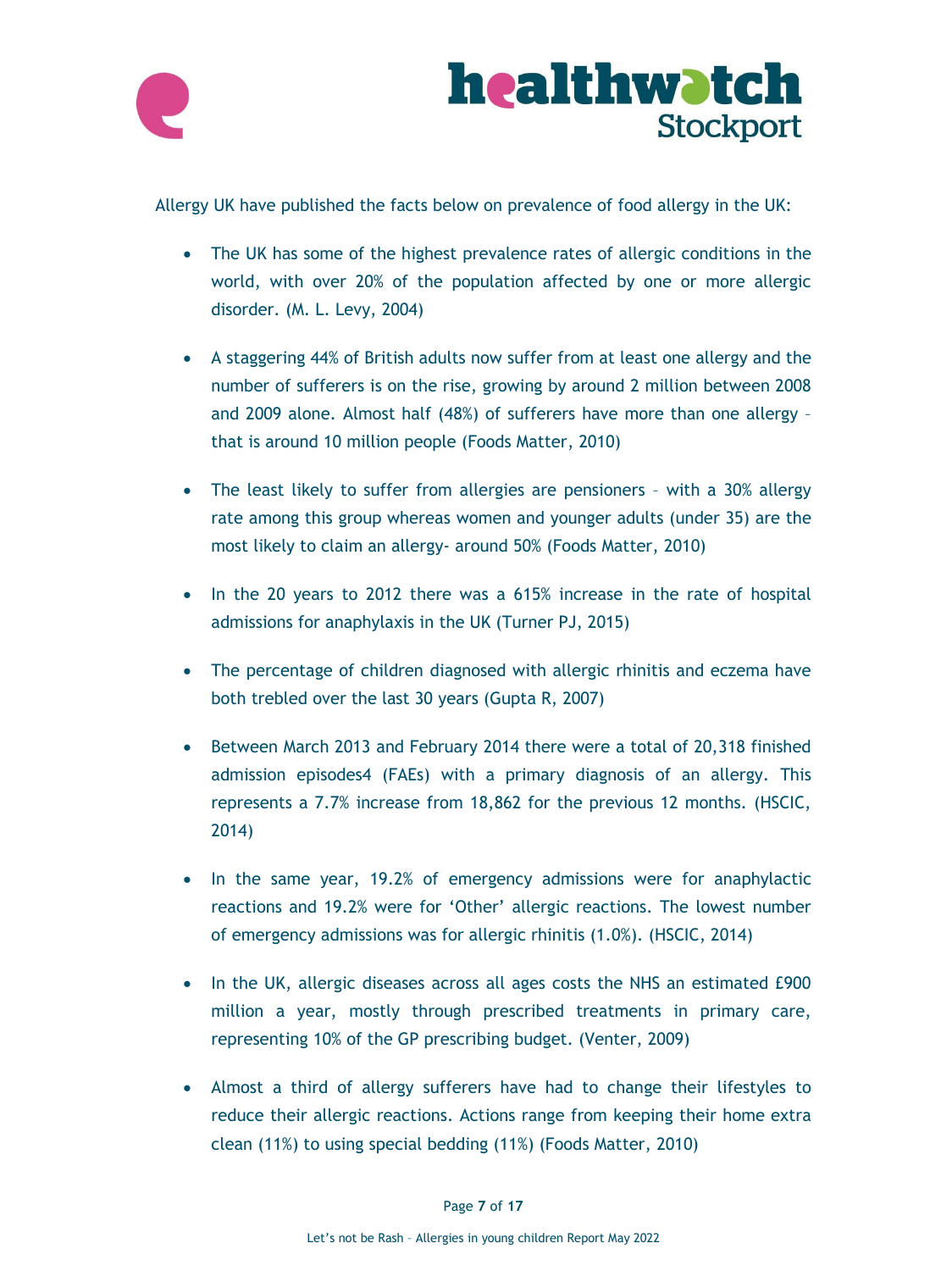

To gather more in-depth information from group members, a survey [see appendix i] was conducted within the Stockport Allergy Mamas group network. Seventeen responses were received.

It was explained to participants at the beginning that the aim of the study was to help improve the allergy diagnosis pathway of children/babies with allergies. There was a section in the survey that stated the purpose of the research and asked participants to only continue if they consented to the sharing of the information.

As no personal or sensitive information was collected consent forms were not used, instead implied consent was used. This was checked via UK Data Service.

As no actual service was named by participants in the survey, no approach was made to any individual health professional or service. Stockport Allergy Mamas hope that by approaching Healthwatch Stockport they can help to facilitate a coordinated approach to involve all professionals.

The survey was created and conducted independently by Stockport Allergy Mamas, Healthwatch Stockport supported the group to present the findings and recommendations identified within this report to primary care providers and commissioners.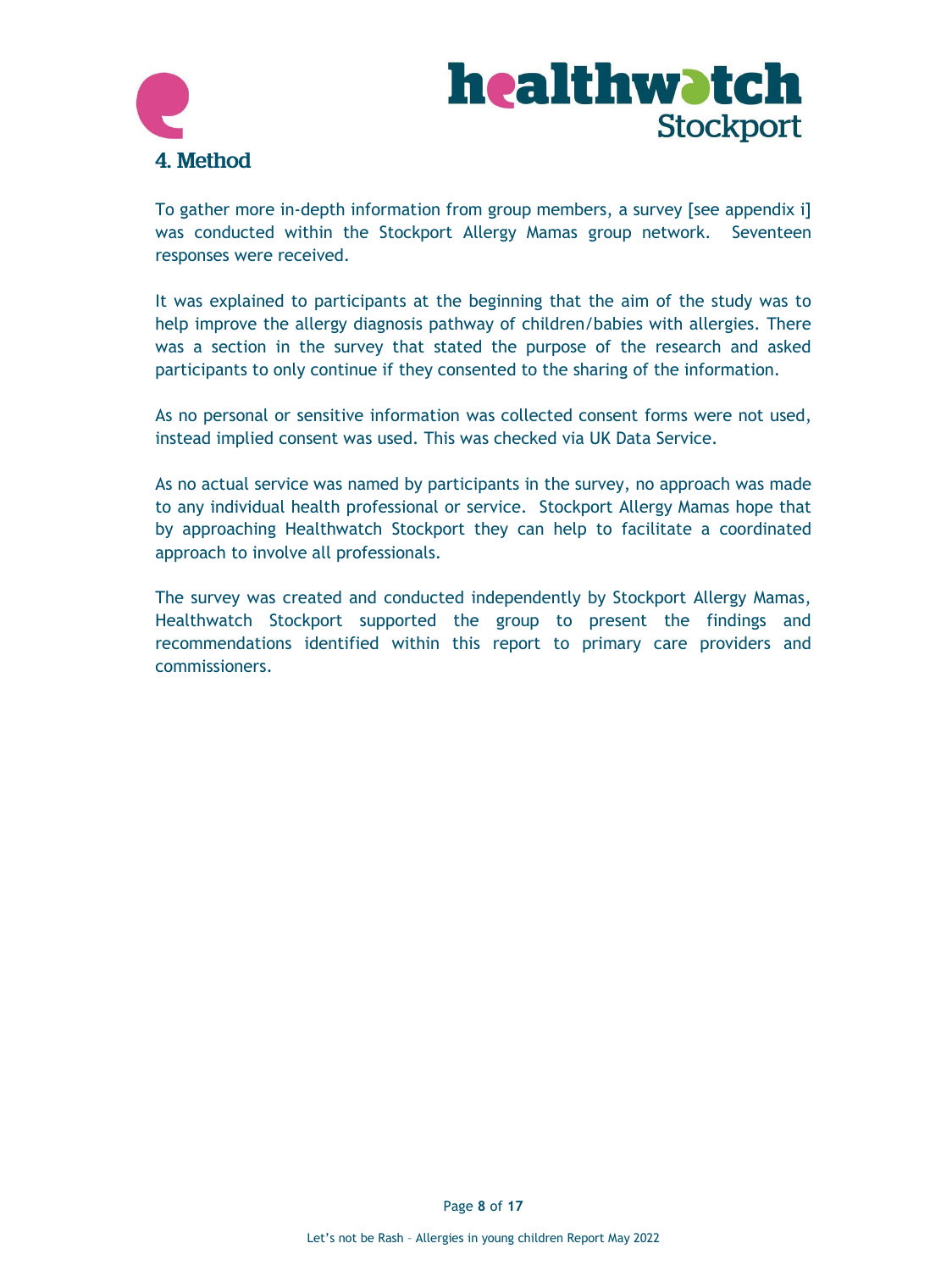



#### 5. Key Findings

Below is a summary of the key findings received from the seventeen respondents to the survey conducted by the Stockport Allergy Mamas group.

#### **Type of allergies**

Of the seventeen families who took part in the survey, fifteen families had one child and two of the families had 2 children, where both children suffered with food allergies.

Each of the seventeen family's children suffered with food allergies, although these have not been broken down into types of food

**Age of the children when parents first had concerns about their child's symptoms** Parents of the seventeen children included in this report had concerns about their child's health before they had reached the age of one.

#### **Age of child when concerns first raised**

| 2x  | <b>Birth</b>                  |  |
|-----|-------------------------------|--|
| 3x  | Within one week               |  |
| 6x  | Two weeks - six weeks old     |  |
| 6x  | Two months - seven months old |  |
| 1 x | One year old                  |  |

#### **Age of child when they received a diagnosis**

| 9 x under six months old      |
|-------------------------------|
| 6 x under twelve months old   |
| 3 x under eighteen months old |

#### **Tracking symptoms and advice from the GP on initial visit on suspecting something was wrong**

Of the 17 parents who responded to the survey, eleven were given no advice around tracking symptoms, even though one of these mums suffered with allergies herself, took photos of all of her baby's reactions as evidence and made a note of what she thought had caused each reaction.

Some mums described having fantastic health professionals that advised them to make food journals and note down symptoms, however this was only a small number of the mums.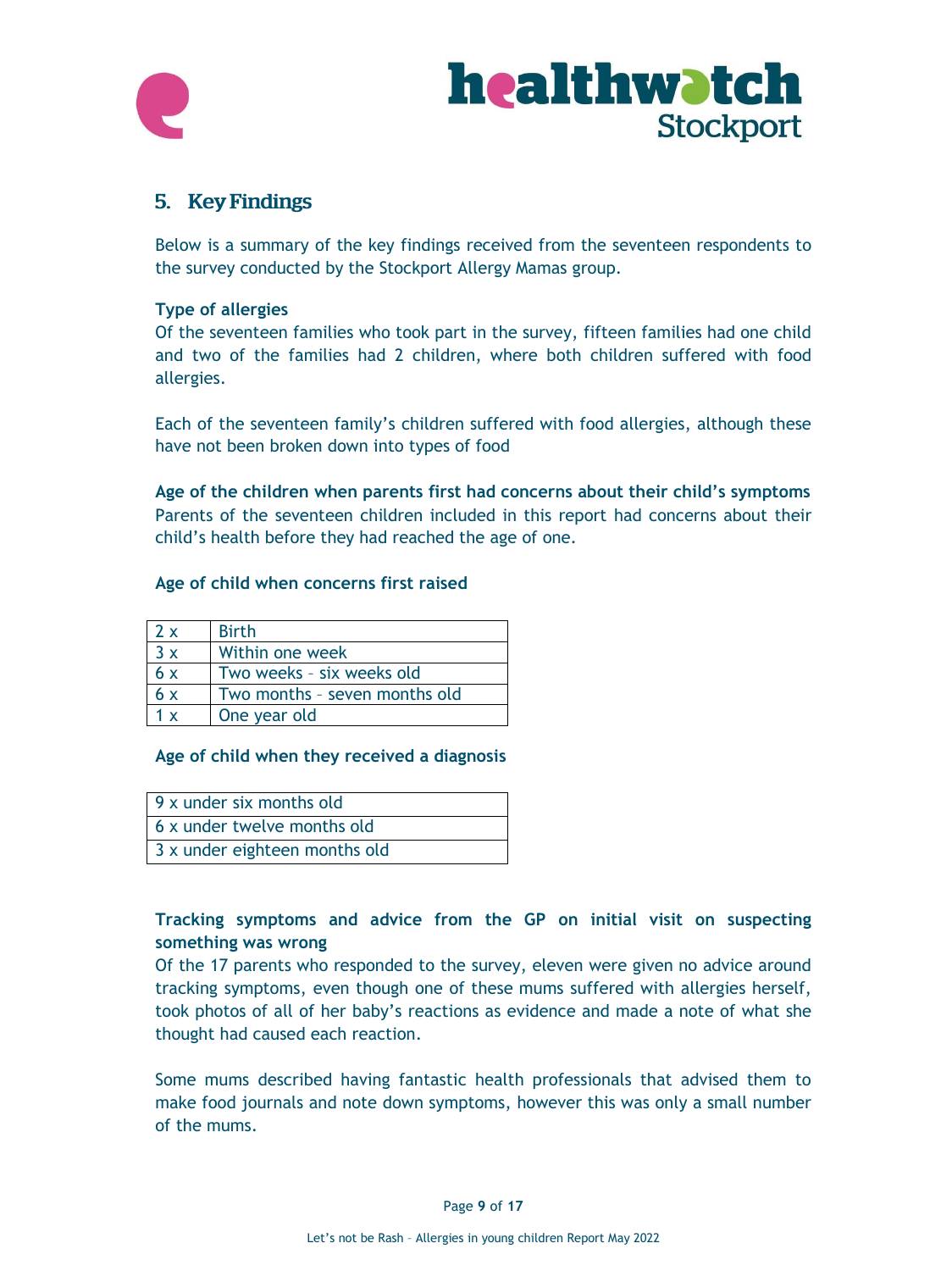



#### **A&E attendance and hospital admission prior to diagnosis?**

Over half of the families responded that their child did not require a hospital admission.

Of the children that did visit A&E, one was given adrenaline in the back of an ambulance at 7 months old and was blue-lighted into hospital.

Another child following NHS 111 advice attended A&E at 6 months due to loss of blood in bowels and having 40 bowel movements in a day.

#### **Effects on mental health**

Fifteen of the seventeen mums responded that their mental health had been affected during their child's journey to diagnosis. Many of these mums reported feeling anxious, stressed, scared, and depressed. Many of the mums highlighted they felt they were 'not being listened to' by health professionals but were being thought of as neurotic, with one mum quoting she was made to feel she was 'making it up'

Twelve of these mums went on to be formally diagnosed with postnatal depression.

Several the mums went on to explain how utterly exhausted they felt whilst trying to cope with their child's condition and how this went on to affect the family as a whole. One mum shared that her mental health has suffered because her relationship with food has been affected in that she now displays signs of bulimia/binge eating disorder

#### **Concerns during the journey to allergy diagnosis**

Many of the parents talked about the numerous visits to their GP or health professional with their concerns regarding several symptoms, all relating to their child's allergy.

There was general concern that GPs and some healthcare professionals seemed to have little familiarity with \*IgE allergies. This led to delays in referrals to a specialist, in clear decision-making processes and in faster diagnoses.

*\*IgE-mediated food allergies cause your child's immune system to react abnormally when exposed to one or more specific foods such as milk, egg, wheat, or nuts. Children with this type of food allergy will react quickly — within a few minutes to a few hours*.

The parents describe having difficulties in being referred to a specialist with some of the referrals then not being completed correctly, this caused further delay to what was already a wait of many months.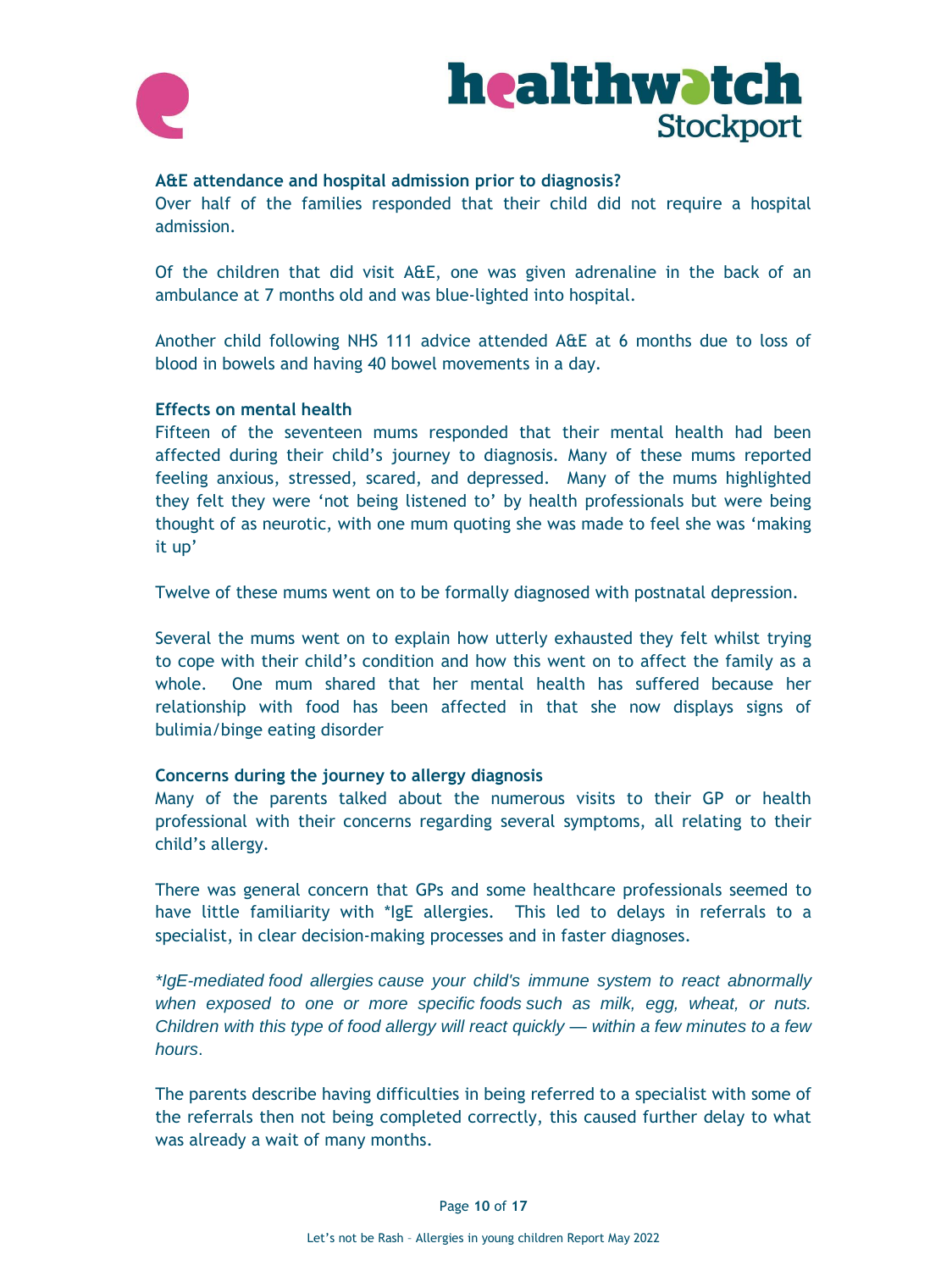

There was also frustration that parents were unable to speak to a dietician earlier in the process

One parent described the additional stress of not having a repeat prescription for her baby who had been prescribed a specialist formula by her GP. This meant she had to go back to her GP each time she needed more formula. On several occasions, the chemist did not have the formula in stock which caused further anxiety.

Parents commented it was vital that healthcare professionals need to trust the parents' opinions and not to assume mums are being neurotic when raising concerns about their child's health.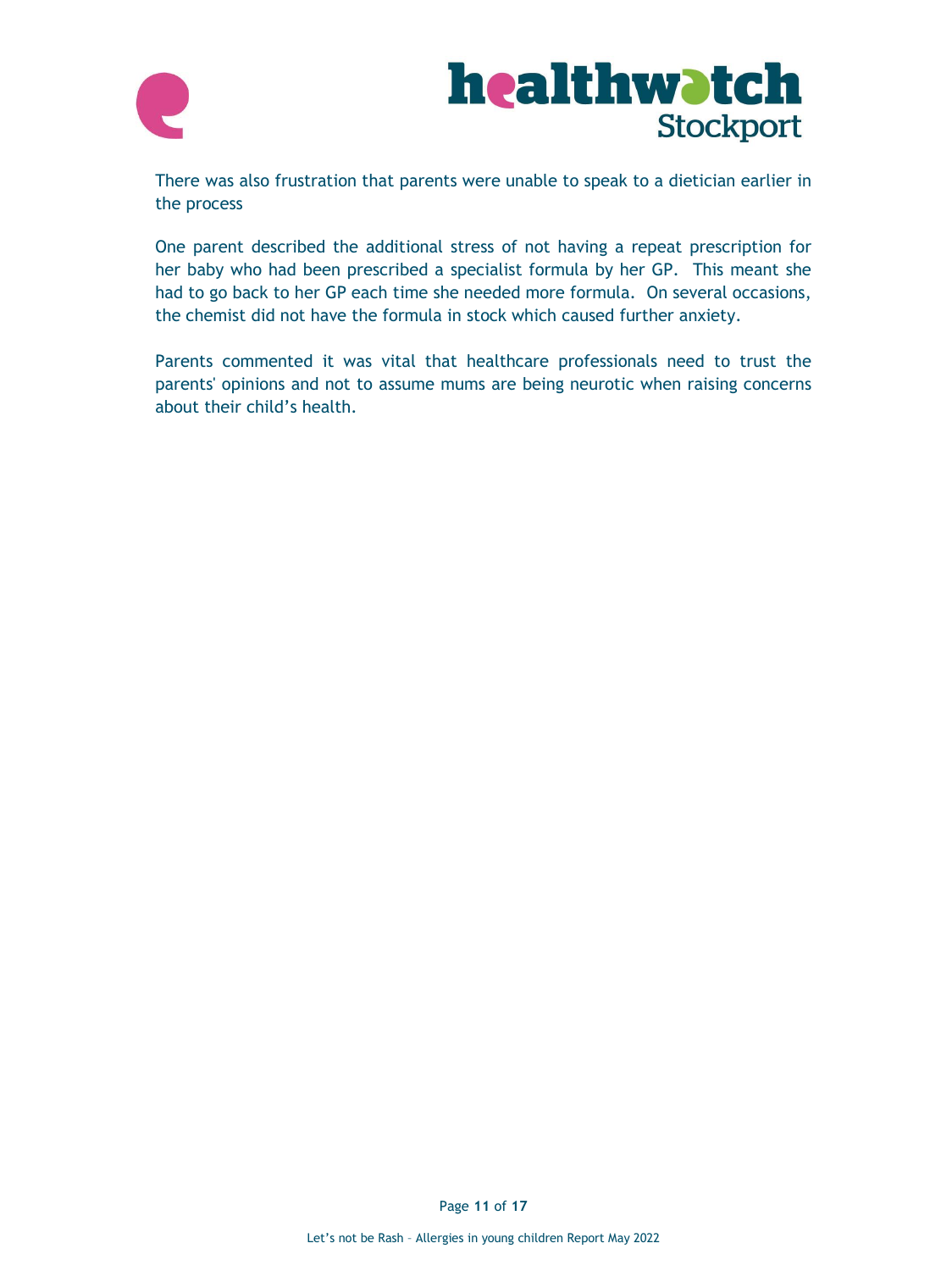

#### **6. Case Study highlighting details of one family's journey to diagnosis.**

My son was referred at 7months to a paediatrician who had originally said my son had eczema and I needed to use Aveeno cream. My son went on to have to have adrenaline administered in the back of an ambulance on the way to A&E in Manchester. The paediatrician then referred us on to Immunology and informed us this was only because he thought it was what we wanted to hear. We contacted the hospital two weeks later to chase up the referral and found no referral had been made. I then had to contact A&E and ask for the referral to be sent. The referral transpired to be a 'non-urgent referral' and we were told it would be "months" before we were seen. I then complained to PALS who suggested I contact my GP to expedite the referral.

I went back to the GP, who said, "What do you want me to do about it?" and went on to say she couldn't write a letter saying my son had an allergy because he needed a paediatrician to diagnose him with one first. I then became upset with the GP, who had a change of heart and suddenly felt able to do this. I then had to chase the practice secretary to get the request to expedite sent. It then transpired that the GP had confirmed an allergy, but not asked for the referral to be expedited as requested. This then involved another trip to the practice and seeing a different GP, more communication with the practice secretary, and finally the request to expedite was finally sent through. I then chased PALS, and chased PALS again to confirm the referral to expedite had been received.

During this emotional time, I even went to my local MP who just ignored my email.

Eventually a doctor friend suggested I write a letter to the immunologist with photos of all my son's reactions and explain what we thought had caused them. I emailed this to PALS and asked them to send it through to the immunologist's secretary. We received a phone call the following week and was told they were squeezing us in at the end of a clinic. At this appointment my child finally had the allergy tests and was diagnosed with IgE dairy, and egg allergies. The dairy and egg allergies led to my child requiring an EpiPen.

We didn't see the allergy specialists at Stepping Hill, as we live in North Reddish and therefore the MRI is closer for us. However, our GP and Health Visitor were in Stockport and I also spoke to the infant feeding team at Stepping Hill. A member of the feeding team advised us that she thought my child was just teething!

I feel lucky that I come from a background that enabled me to know how to advocate for my child, and to document everything. I have a severe allergy myself, so I knew I wasn't crazy. This was also my third child (first allergy baby) so I knew I wasn't being neurotic! A lot of people wouldn't have the same advantages, and for that reason, I really feel the system needs to change so that everyone gets a good start in life no matter their background.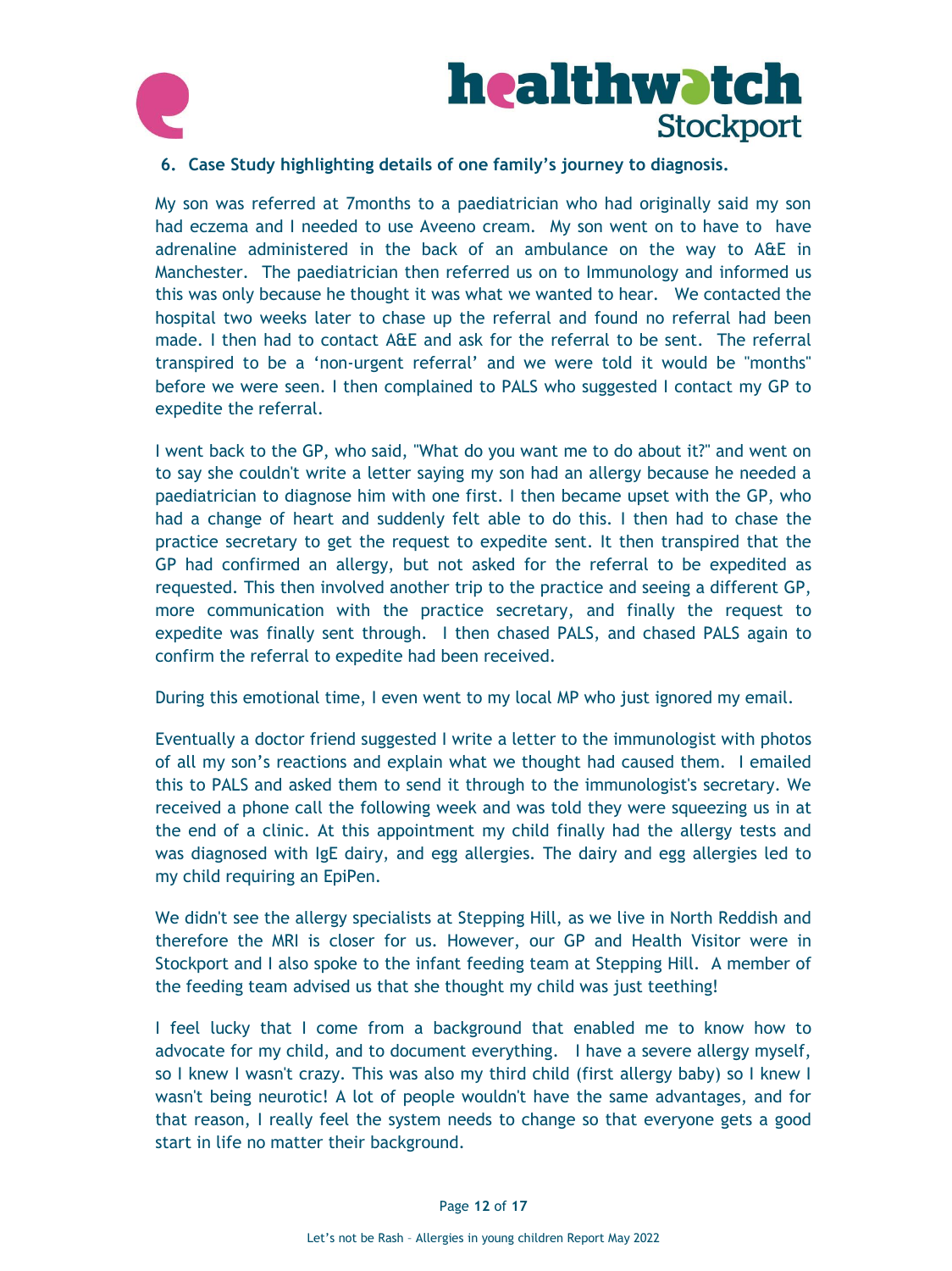

#### 7. Conclusion

Many of the families who responded to the survey were extremely dissatisfied with primary care interactions when presenting concerns about their child in relation to allergies. They felt there was a lack of understanding of food allergies in children by their GPs and associated health care professionals.

Most of the mums felt their mental health suffered considerably, many because they did not feel listened to by their GPs. Mums described being made to feel they were neurotic by health professionals they approached.

Of concern is the fact that fifteen of the mums have gone on to develop mental ill health, these include, anxiety, panic attacks, stress, and depression.

Alarmingly a total of twelve of the mums went on to be formally diagnosed with Post Natal Depression.

One mum went on to describe how her experience of her child's allergy and poor diagnosis has gone on to affect her relationship with food and feels she still displays signs of an eating disorder. Healthcare professionals need to be aware of how a child having an allergic reaction to food can be exhausting whilst waiting for a diagnosis and this can go on to affect the whole family.

The waiting time to being referred to and seeing a specialist, including a consultant, paediatrician, dietician was highlighted by many as far too long.

Over half of the mums were offered no advice at all by their GPs around tracking their child's symptoms and were not offered any resources.

There needs to be more information about allergies available to mums and to services to protect the mental health of parents.

We acknowledge that a group of this nature who have come together through synergies of poor experience, may or may not reflect the overall satisfaction of parents when seeking outcomes for suspected allergies in their children.

However, their experience is important and does highlight the difficulties that have been faced by this group in particular and we believe justifies the rationale to start a broader conversation around allergy diagnosis for very young children.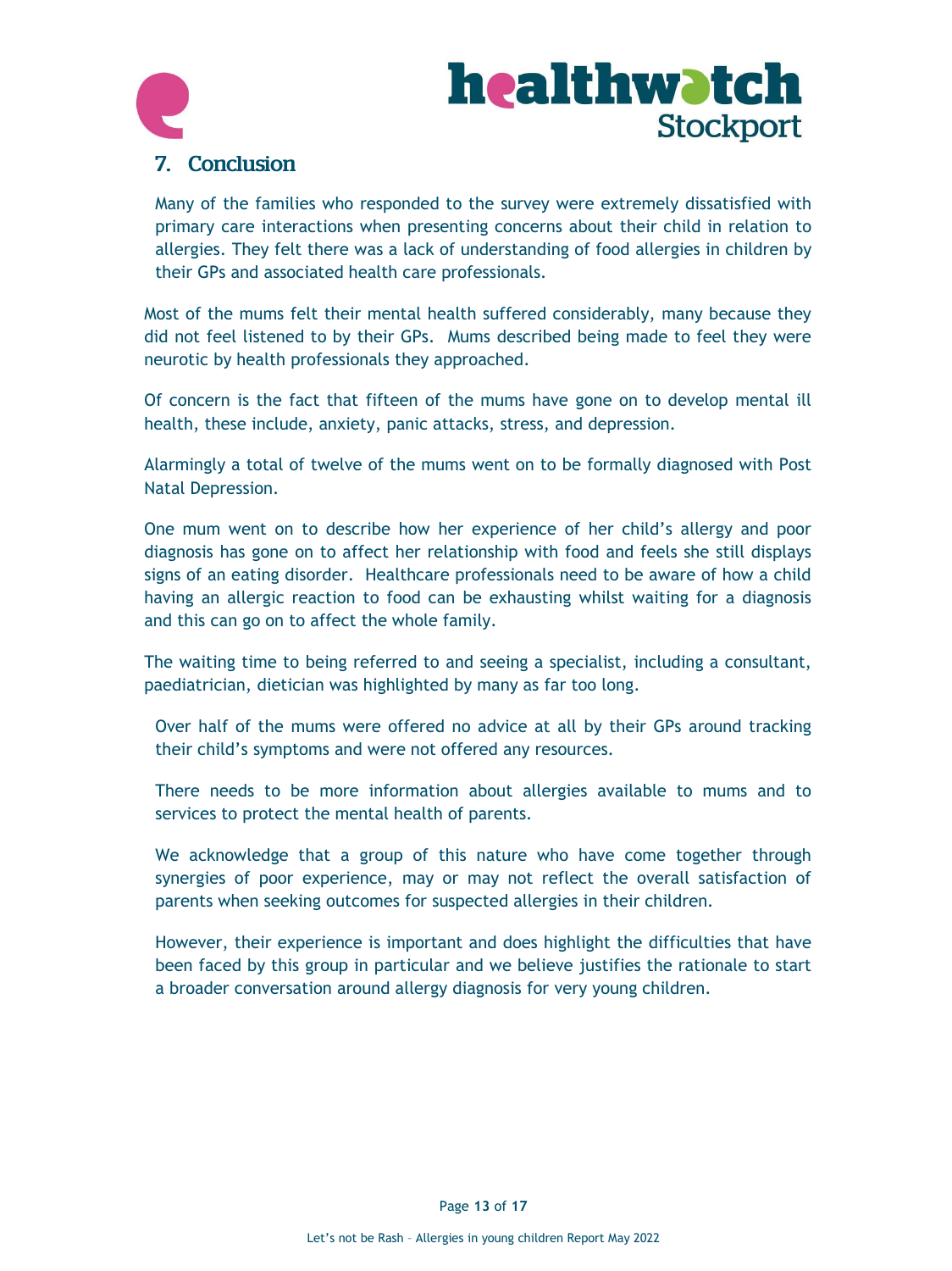



#### 8. Recommendations

**Recommendations and points for clarification to Stockport Clinical Commissioning Group:**

- a. Could we have assurance that GPs and healthcare professionals actively listen to the concerns of new parents and take them seriously, without fear of judgement of being anxious and neurotic.
- b. Could any specialist formula for babies be given on a repeat prescription?
- c. There appears to be long delays during the allergy referral pathway, could the CCG share the current pathway with Healthwatch Stockport, and any referral processes to a dietician?
- d. The health of those children with allergies is being affected by long waiting times to see a specialist, can the CCG confirm the current waiting times for children to be seen by a specialist?
- e. What support is available for families whilst they wait to see a specialist after being referred by their GP?
- f. Could resources such as information leaflets or contact numbers of organisations such as Allergy UK, Stockport Allergy Mamas be available to give to new parents when an allergy is suspected?
- g. What training is available, is this mandatory, and what is the uptake for GPs and health care professionals working with parents, children and babies around awareness of food allergies?

#### **Healthwatch Stockport Recommendations to Stockport Allergy Mamas group:**

- In any future studies on allergies it would help to collect details of GP practices. This will help inform whether issues with diagnosis of allergies is specific to one practice group /PCN/geographical area in Stockport.
- In any future studies details of the foods types the children are allergic too are included. This may help with the planning of any further clinical training the GPs may undertake around children with allergies.
- In any future studies include as many demographic details as possible to ensure we are reaching all sections of the community.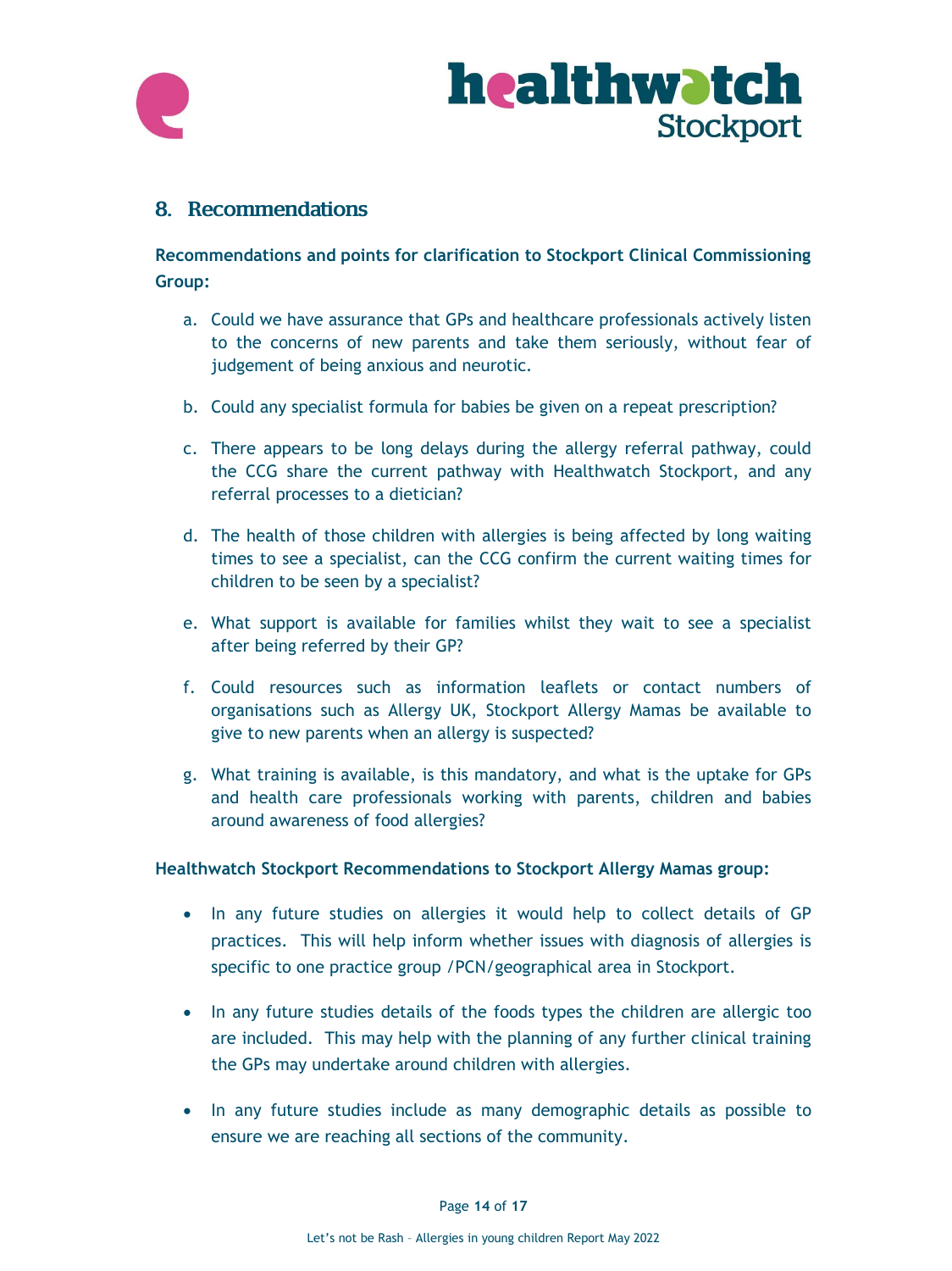

#### **Comments from some participants**

*"It was a nightmare! I felt like I was making it all up!"* 

*"If our journey can prevent another family waiting for 6 months or more to receive the treatment they need, then I will be grateful"*

#### 9. Next Steps

Healthwatch Stockport will send the findings of the report to the Stockport Clinical Commissioning Group.

An oversight group which will include member/s of the Stockport Allergy Mamas will be set up by Healthwatch Stockport to monitor the recommendations/points of clarification and plan an update, in a set period of time, when the recommendations can be updated, and to look if the service for these service users has improved.

*Healthwatch Stockport [May 2022]*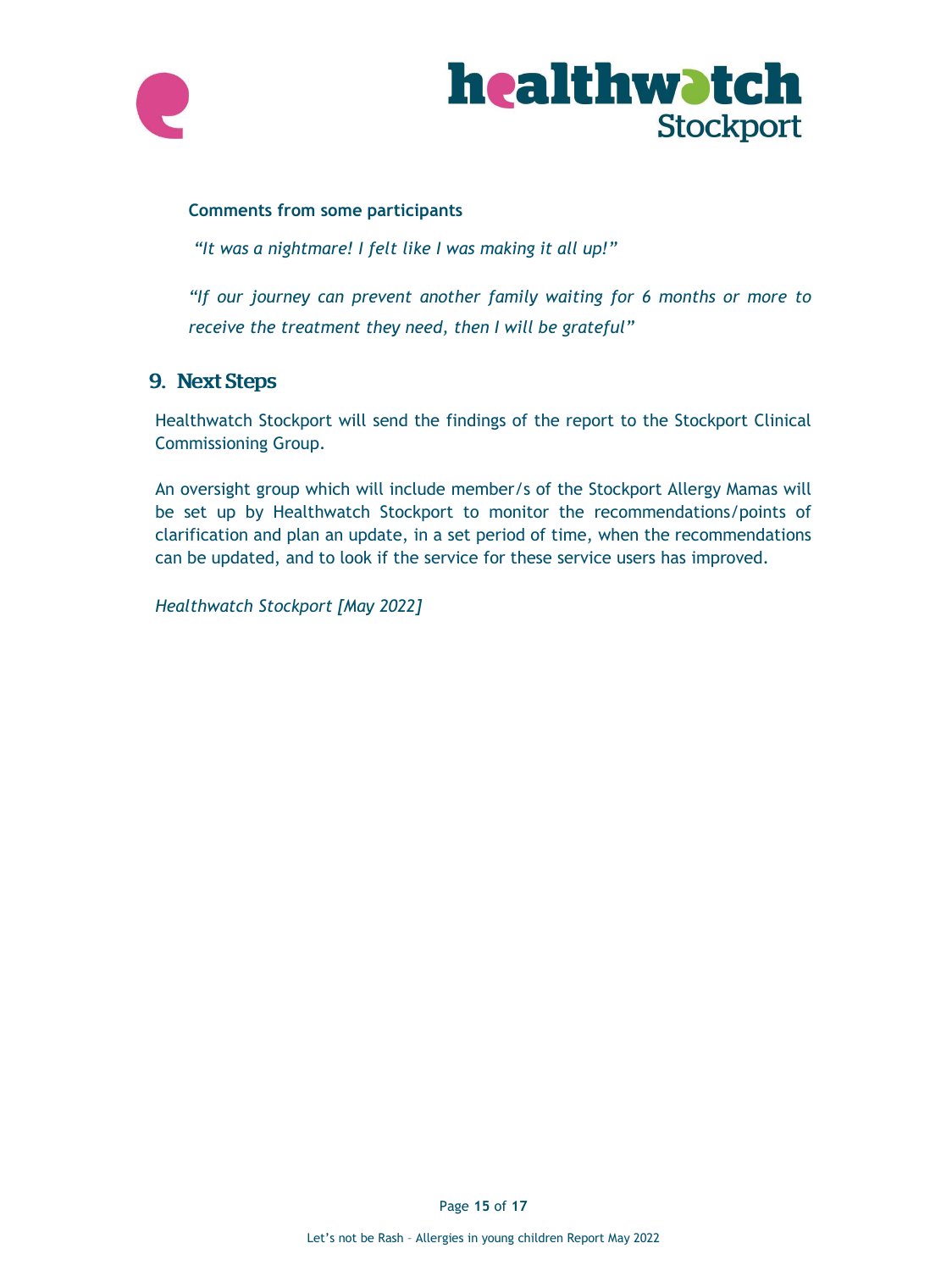



#### 10. Dissemination

This report will be distributed to the following:

- [ ] Healthwatch Stockport Board of Directors
- [ ] Stockport Council Commissioning Managers
- [ ] Health and Wellbeing Board
- [ ] Stockport MPs
- [ ] Health & Wellbeing Scrutiny Committee
- [ ] Adults and Housing Scrutiny Committee
- [ ] Stockport Safeguarding Adults Board
- [ ] Clinical Commissioning Group commissioning Body
- [ ] Viaduct Care
- [ ] Council of Governors Stockport NHS Foundation Trust
- [ ] Council of Governors Pennine Care
- [ ] Care Quality Commission
- [ ] Healthwatch England
- [ ] Sector 3 and other Voluntary Organisations [state which ones]
- [ ] Other [state which ones]
- [ ] Healthwatch Stockport website **[www.healthwatchstockport.co.uk](http://www.healthwatchstockport.co.uk/)**